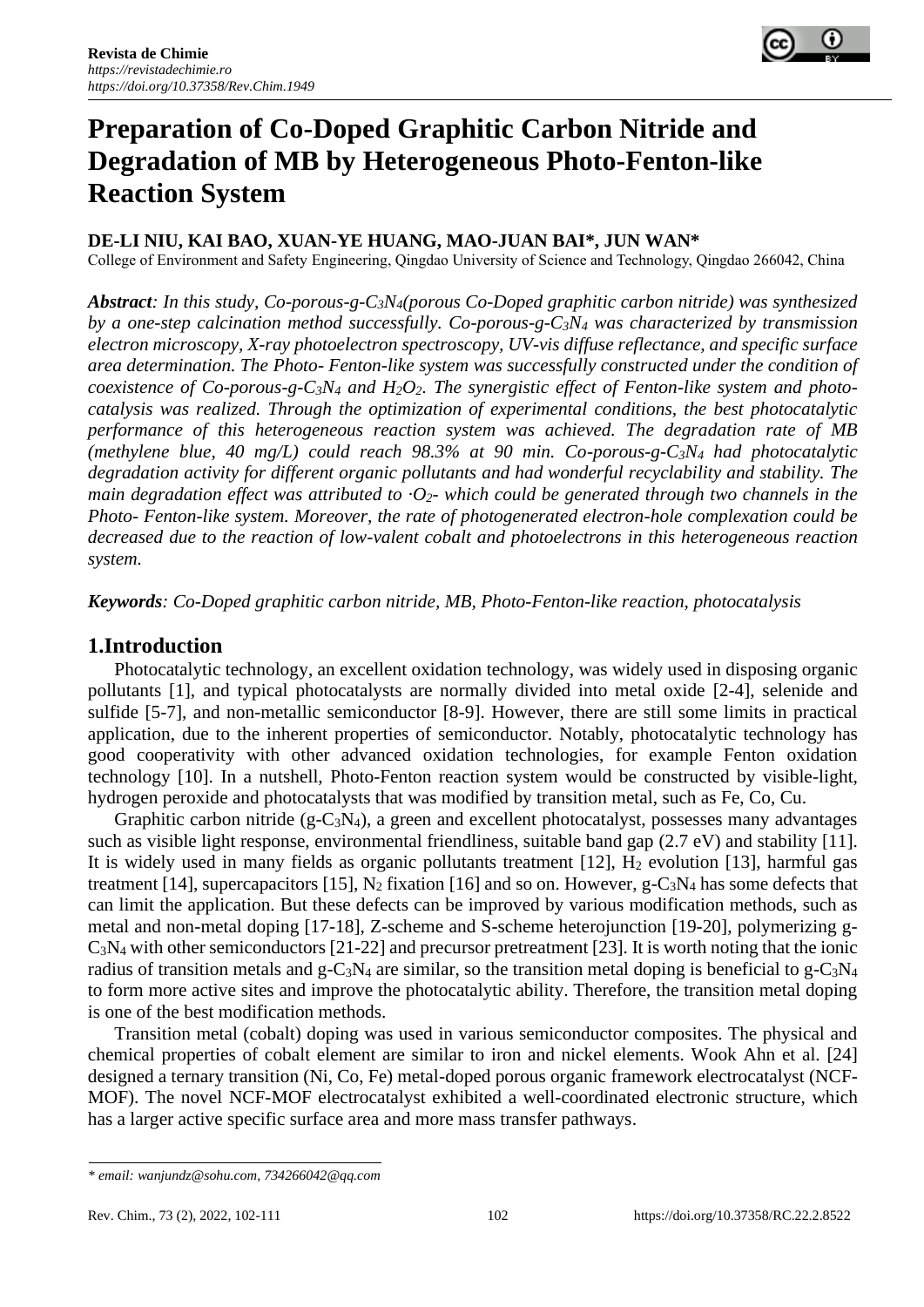

Jianping Ai et al. [25] synthesized Co-ZnO powder by hydrothermal method and Co doping which possessed high crystallinity and magnetism at room temperature. The photocatalytic efficiency of Co-ZnO was studied, the methyl orange degradation reached 89.8% at 3 h.

At the meantime, graphitic carbon nitride also can be modified by cobalt element. Co-doping can not only retain the advantages of g-C<sub>3</sub>N<sub>4</sub>, but also can make up for the defects of g-C<sub>3</sub>N<sub>4</sub>. Yalin Yu et al. [26] prepared cobalt-oxygen co-doped graphite carbon nitride  $(Co-OCN<sub>VN</sub>)$  by thermal polymerization method. The conclusion showed that the cobalt element existed in the form of cobalt-nitrogen bond  $(Co^{2+}N_{x})$ , instead of cobalt oxygen compound  $(Co_{x}O_{y})$ . The photocatalytic had a higher activity for the degradation of Bisphenol A (BPA). Also, D. Das et al. [27] synthesized a cobalt-doped graphite carbon nitride (CoGCN) photocatalyst through a thermal polymerization process. Although, the structure of g-C3N<sup>4</sup> was not changed due to the doping of cobalt, the results proved that the specific surface area of CoGCN and the degradation of Eosinbluish increased. However, the layered structure of  $g$ -C<sub>3</sub>N<sub>4</sub> has not been changed by simple cobalt-doping, which led to little promotion of photocatalytic ability. In addition, the precursor modification is also a advantageous way to optimize the photocatalytic ability of  $g - C_3N_4$ .

Herein, we intend to prepare  $Co-g-C_3N_4$  by hydrochloric acid (37%) and cobalt chloride, which possess poriferous microstructure and excellent photocatalytic ability. Under the combined action of Co $g$ -C<sub>3</sub>N<sub>4</sub>, visible light and hydrogen peroxide (30%), the Fenton-like system was established. And the degradation effect of methylene blue was investigated in different conditions. As a consequence, cobaldoping with the auxiliary of hydrochloric acid (%) is an effective pathway to dispose organic pollutants.

## **2 Materials and methods**

## **2.1 Materials**

Melamine  $(C_3N_3(NH_2)_3)$ , cobalt chloride  $(C_0Cl_2 \cdot 6H_2O)$ , 37% hydrochloric acid (37% HCl), methylene blue (MB), 30% hydrogen peroxide (30% H<sub>2</sub>O<sub>2</sub>), ethylenediaminetetraacetic acid disodium salt (EDTA-2Na), tert-butanol (TBA), benzoquinone (BQ), ethanol ( $C_2H_5OH$ ) were bought from Sinopharm Chemical Reagent Co., Ltd.

#### **2.2. Preparation of porous Co-g-C3N<sup>4</sup> photocatalyst**

The poriferous Co-g-C3N<sup>4</sup> was synthesized as follows: 2.5g melamine was dispersed in hot deionized water under magnetic stirring, and then 37% hydrochloric acid was dropped into the solution which contained melamine slowly. The mixture solution naturally cooled at room temperature. An appropriate amount of cobalt chloride was added into the mixture under magnetic stirring and maintained 30 min to keep homogeneous, the precursor solution was prepared. Subsequently, the precursor solution was dried and then put into a crucible with cover. This crucible was annealed at 500℃ for 2 h and 520℃ for 2 h in air atmosphere with the heating rate of 5℃·min-1 . After cooling to room temperature, the photocatalysts were prepared. The photocatalyst treated with hydrochloric acid was recorded as  $Co$ -porous-g- $C_3N_4$ , and the photocatalyst not treated with hydrochloric acid was recorded as Co-g-C3N4.

## **2.3. Photocatalytic exploration Experiment of Co-porous-g-C3N<sup>4</sup>**

Photocatalytic optimization analyses were carried out on a photocatalytic reactor, equipped with a steel shell, a magnetic stirrer, a condenser equipment and a 500 W xenon lamp. A certain amount of asprepared Co-porous-g- $C_3N_4$  was added into the cylindrical quartz tube that included 50 mL methylene blue reaction solution under magnetic stirring. After stirring in dark for 40 min, the reaction system switched on the xenon lamp to simulate visible light, and then added 30 %  $H_2O_2$ . During the process of continuous irradiation, 5 mL of the reaction mixture that was filtered by  $0.45 \mu m$  water-based membrane system was drew at a given illuminated time intervals and then the concentration of MB was monitored by a UV-vis spectrophotometer at 664 nm. The degradation effect of Co-porous-g-C3N<sup>4</sup> would be reflected in the concentration ratio of MB in different time.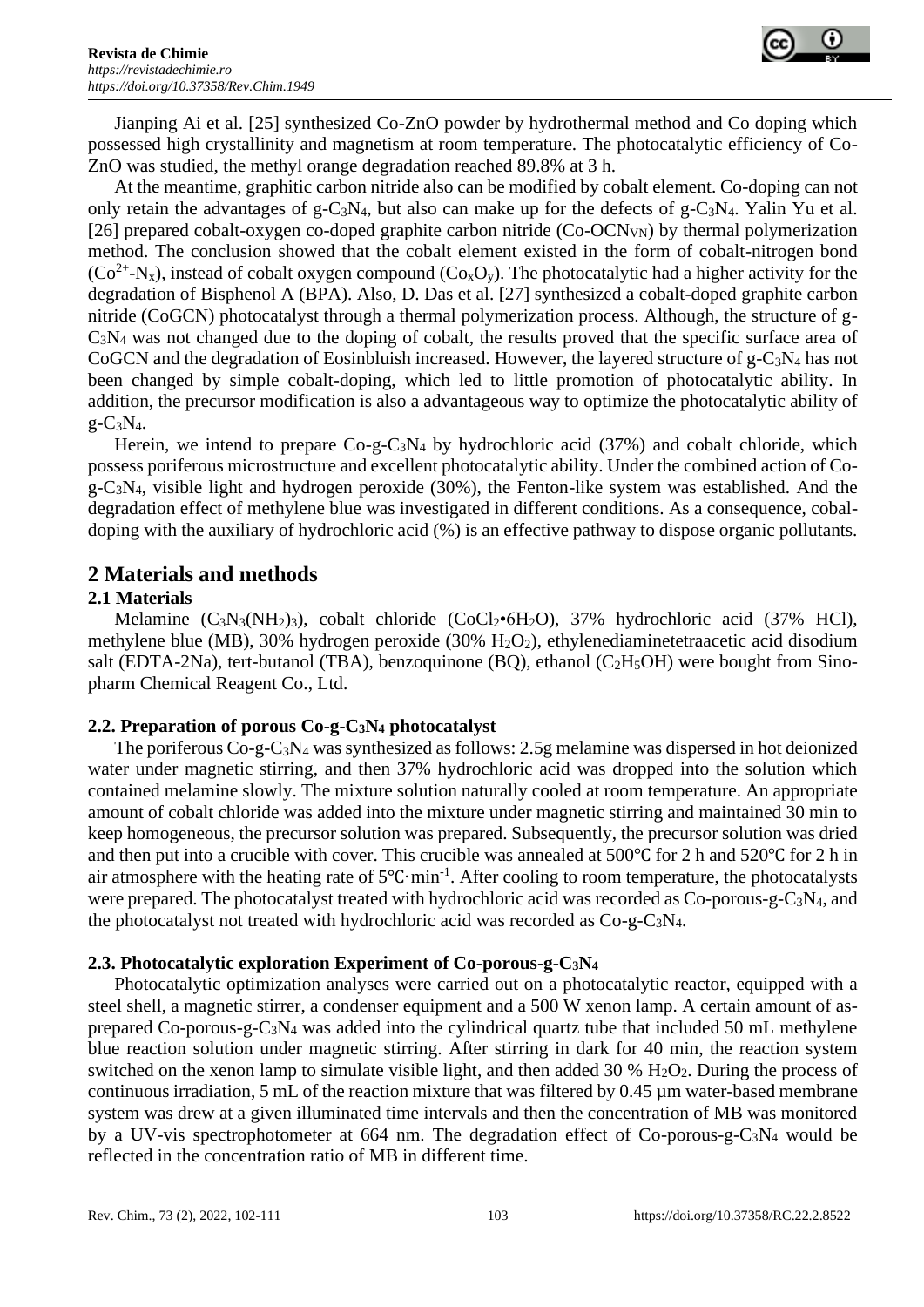

# **3. Results and discussions**

## **3.1. Characterization of Co-porous-g-C3N<sup>4</sup>**

In order to analyse the internal composition of as-synthesized  $Co$ -porous-g- $C_3N_4$ , the photocatalyst had been characterized by several ways, such as X-ray diffraction, UV-Vis DRS spectra, X-ray photoelectron spectroscopy, transmission electron microscope and so on. XRD (D/MAX-2500/PC) patterns of g-C<sub>3</sub>N<sub>4</sub> and Co-porous-g-C<sub>3</sub>N<sub>4</sub> were revealed in Figure 1, which 2 $\theta$  ranged from 10<sup>°</sup> to 70<sup>°</sup>. There are two distinct peaks at 12.9° and 27.4°. These two peaks are related to the (100) inter-planar stacking and (002) inter-planar stacking of  $g - C_3N_4$ . Compared to  $g - C_3N_4$  and Co-porous-g-C<sub>3</sub>N<sub>4</sub>, the positions of characteristic peak were basically the same, but the peak intensity of  $Co$ -porous-g- $C_3N_4$  was stronger due to the high crystalline degree of polymer. This may be due to the addition of hot water and hydrochloric acid during the melamine treatment, which will partially hydrolyze melamine into cyanuric acid. The presence of cyanuric acid is more conducive to the polymerization of  $g-C_3N_4$ .



**Figure 1.** XRD pattern of Co-porous-g-C3N<sup>4</sup>

The morphology of  $g - C_3N_4$  and Co-porous-g-C<sub>3</sub>N<sub>4</sub> were characterized by SEM (JSM-6700F) analysis, and the micro-structures were characterized by TEM (JEM-F200) analysis. The results were showed in Figure 2. The SEM (Figure 2a-b) and TEM (Figure 2c-d) images of  $Co-g-C_3N_4$  reveal distinct porous structure that distribute regularly at the whole photocatalyst, indicating that the Co-porous-g- $C_3N_4$  photocatalyst possesses larger surface area and more active sites compared with g-C<sub>3</sub>N<sub>4</sub> which was prepared in previous study [28]. Moreover, there are no distinct black particles of metals or metal compounds that was observed by the images of Co-porous-g-C3N4, the result Corresponding to the analysis of XRD.



**Figure 2.** SEM (a, b) and TEM (c, d) images of Co-porous-g-C3N<sup>4</sup>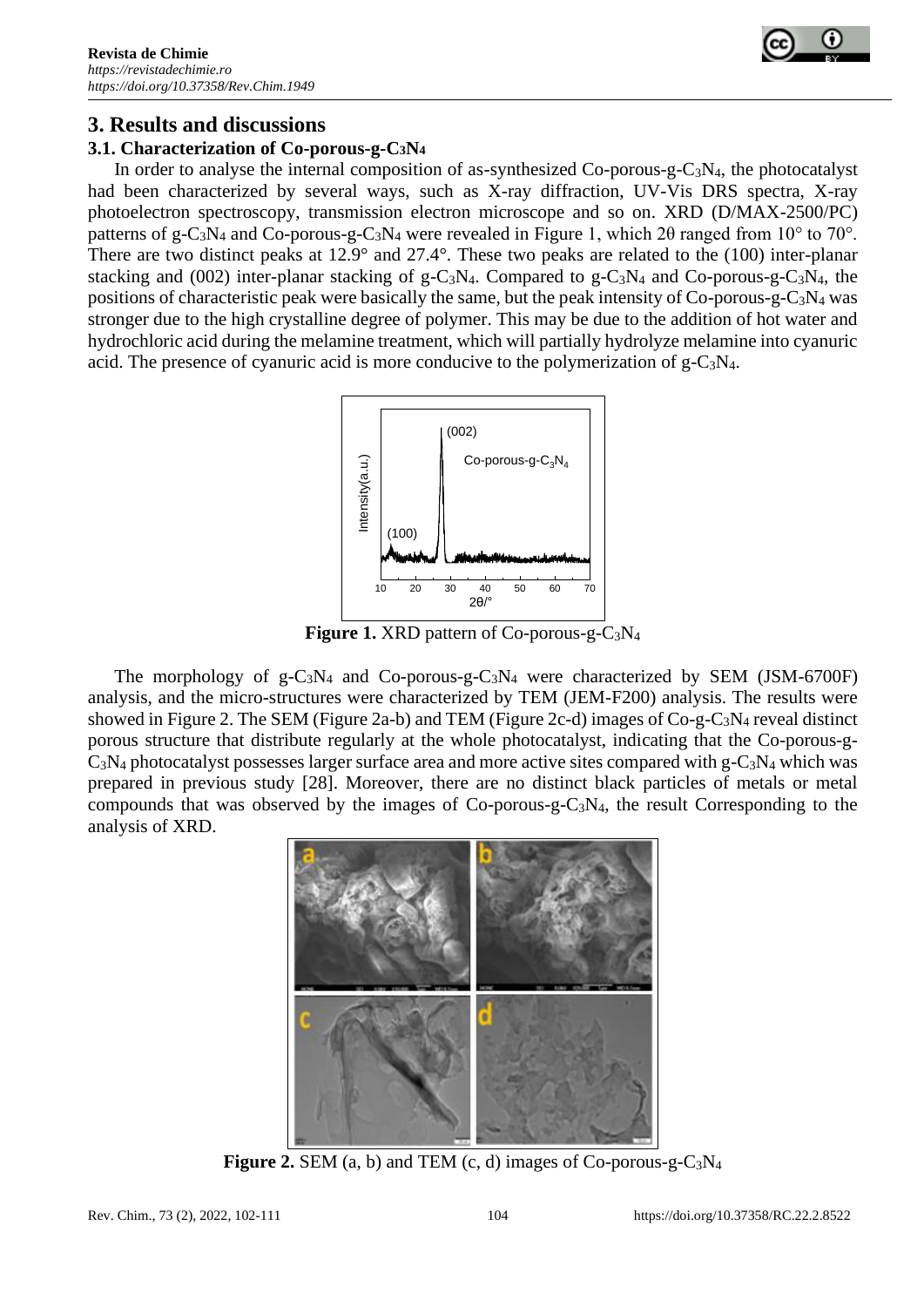

The corresponding element composition of Co-porous-g-C3N<sup>4</sup> was characterized by EDS (JSM-6700F) analysis. As showed in Table 1, the C, N, O and Co atoms were observed, the C and N originated from g-C3N<sup>4</sup> and then the Co originated from cobalt chloride added during the photocatalyst preparation process. Besides, Co element content is 0.61wt%. The result indicated that the cobalt-doped porous g- $C_3N_4$  photocatalyst was successfully synthesized.

| <b>Table 1. EDS data of Co-porous-g-C3N4</b> |       |       |             |      |  |
|----------------------------------------------|-------|-------|-------------|------|--|
| Element                                      |       |       |             |      |  |
| Weight%                                      | 30.48 | 60.39 | 752<br>ن بي | 0.61 |  |
|                                              |       |       |             |      |  |

**Table 1. EDS** data of  $Co\text{-}norms\text{-}G\text{-}N$ 

For ascertaining the chemical states and the connection states of element, XPS (JSM-6700F) spectra of Co-porous-g-C3N<sup>4</sup> was studied in Figure 3. As showed in Figure 3, the existence of C 1s, N 1s and Co 2p have been researched in detail. There are two distinct peaks of C 1s located at 285.3 and 288.5 eV in Figure 3a, which ascribe to  $sp^2$ -hybridized C-C and triazine ring N-C=N, respectively. In Figure 3b, three peaks of N 1s spectrum were studied, that located at 398.2, 399.5 and 400.6 eV, their energies correspond to sp<sup>2</sup>-hybridized nitrogen (N-C=N), sp<sup>3</sup>-tertiary nitrogen (N-(C)<sub>3</sub>) and CH-N bond, respectively. It is also obvious that three constituent peaks of Co 2p were shown in Figure 3c, two peaks of which located at 781.8 and 796.7 eV, associating with Co 2p3/2 and Co 2p3/2, respectively. The other peak located at 785.4 eV which ascribed to the satellite peak of Co element. These peaks of Co 2p did not match metallic Co, Co oxide or Co (Ⅲ), indicating that the Co element existence state was Co-N bond in Co-porous-g-C<sub>3</sub>N<sub>4</sub>. These results illustrate the Co-porous-g-C<sub>3</sub>N<sub>4</sub> photocatalyst possesses great structural stability and the Co element was doped into  $g - C_3N_4$  successfully.



**Figure 3.** a) C 1s XPS spectra of Co-porous-g-C3N4, b) N 1s XPS spectra of Co-porous-g-C3N4, c) Co 2p XPS spectra of Co-porous-g-C3N<sup>4</sup>

The as-prepared Co-porous-g-C<sub>3</sub>N<sub>4</sub> and g-C<sub>3</sub>N<sub>4</sub> were further investigated by nitrogen adsorption and desorption isotherms (ASAP2460-2) in Figure 4. The isotherm of  $g-C_3N_4$  shows a type IV [28], which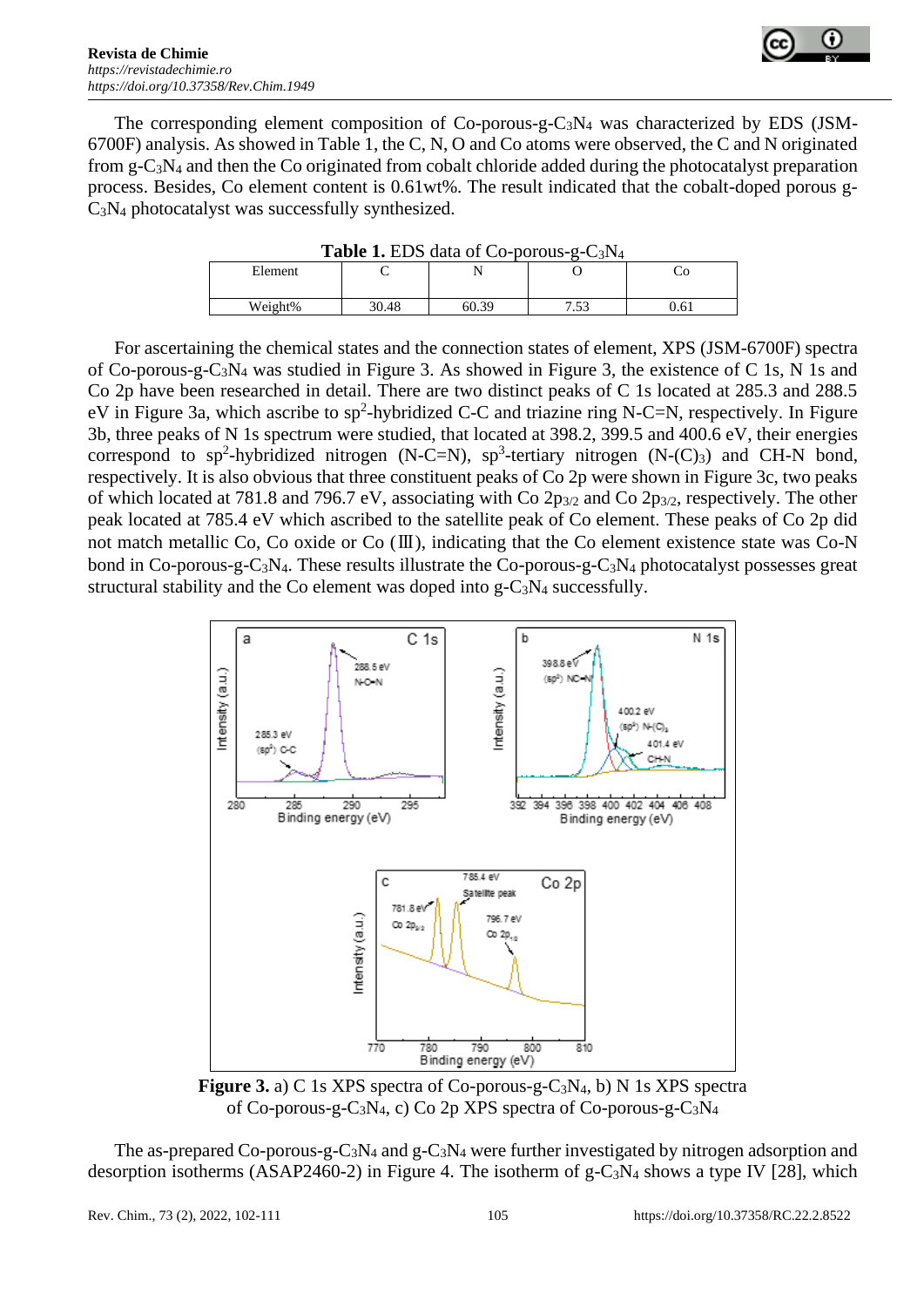

indicates the structure is mesopores (2 nm-50 nm) with a clear hysteretic regression line. However, the isotherm of Co-porous-g-C3N<sup>4</sup> shows a type V due to the curve has not any inflection poins that is close to the x-axis in the low-medium pressure area and the force of between photocatalyst and nitrogen is weak. Besides, the type H3 hysteresis loop begins to appear in the medium pressure area, and the adsorption isotherm rises faster, which represents the adsorption isotherm feature of flake granular materials. These results indicate the Co-porous-g-C<sub>3</sub>N<sub>4</sub> is mesoporous in a irregular structure and contain various forms of mesopores. Meanwhile, the surface area, pore size and volume of Co-porous-g-C3N<sup>4</sup> photocatalyst are showed in Table 2, the surface area of Co-porous-g-C<sub>3</sub>N<sub>4</sub> is 17.86 m<sup>2</sup>/g, which is 3.74 times larger than g-C<sub>3</sub>N<sub>4</sub> [28]. The average pore size of Co-porous-g-C<sub>3</sub>N<sub>4</sub> is the almost same as g-C<sub>3</sub>N<sub>4</sub>, but the pore volume of Co-porous-g-C<sub>3</sub>N<sub>4</sub> has about 5.5 times larger than g-C<sub>3</sub>N<sub>4</sub>.



**Figure 4.** N<sub>2</sub>-adsorption-desorption isotherm of Co-porous-g-C3N<sup>4</sup>

**Table 2.** BET specific surface area and pore size and volume of Co-porous-g-C3N<sup>4</sup>

| Sample                   | Surface area $(m^2/g)$ | Pore size (nm) | Pore volume $\text{cm}^3\text{/g}$ ) |
|--------------------------|------------------------|----------------|--------------------------------------|
| $Co$ -porous-g- $C_3N_4$ | .7.86                  | つぐ ワワ          |                                      |

UV-Vis DRS spectra of Co-porous-g-C<sub>3</sub>N<sub>4</sub> and g-C<sub>3</sub>N<sub>4</sub> were performed in Figure 5. Unlike the typical light yellow of g-C<sub>3</sub>N<sub>4</sub>, the color of Co-porous-g-C<sub>3</sub>N<sub>4</sub> is light green, the reason is that color is influenced by band gap. As shown in Figure 5, the absorption wavelength of 461 nm (g-C<sub>3</sub>N<sub>4</sub>) shift to 534 nm (Co-porous-g-C<sub>3</sub>N<sub>4</sub>) and the band gap can be calculated with Eg =  $1240/\lambda$ g (nm), the band gap of g-C<sub>3</sub>N<sub>4</sub> (2.69 eV) changed to Co-porous-g-C<sub>3</sub>N<sub>4</sub> (2.32 eV), with a decrease by 0.37 eV. The visible light responsiveness of  $Co$ -porous-g- $C_3N_4$  is enhanced with the decrease of the band gap, the utilization rate of visible light is increased. So the photocatalytic performance of Co-porous-g-C3N<sup>4</sup> is improved.



**Figure 5.** UV-DRS of Co-porous-g-C3N<sup>4</sup>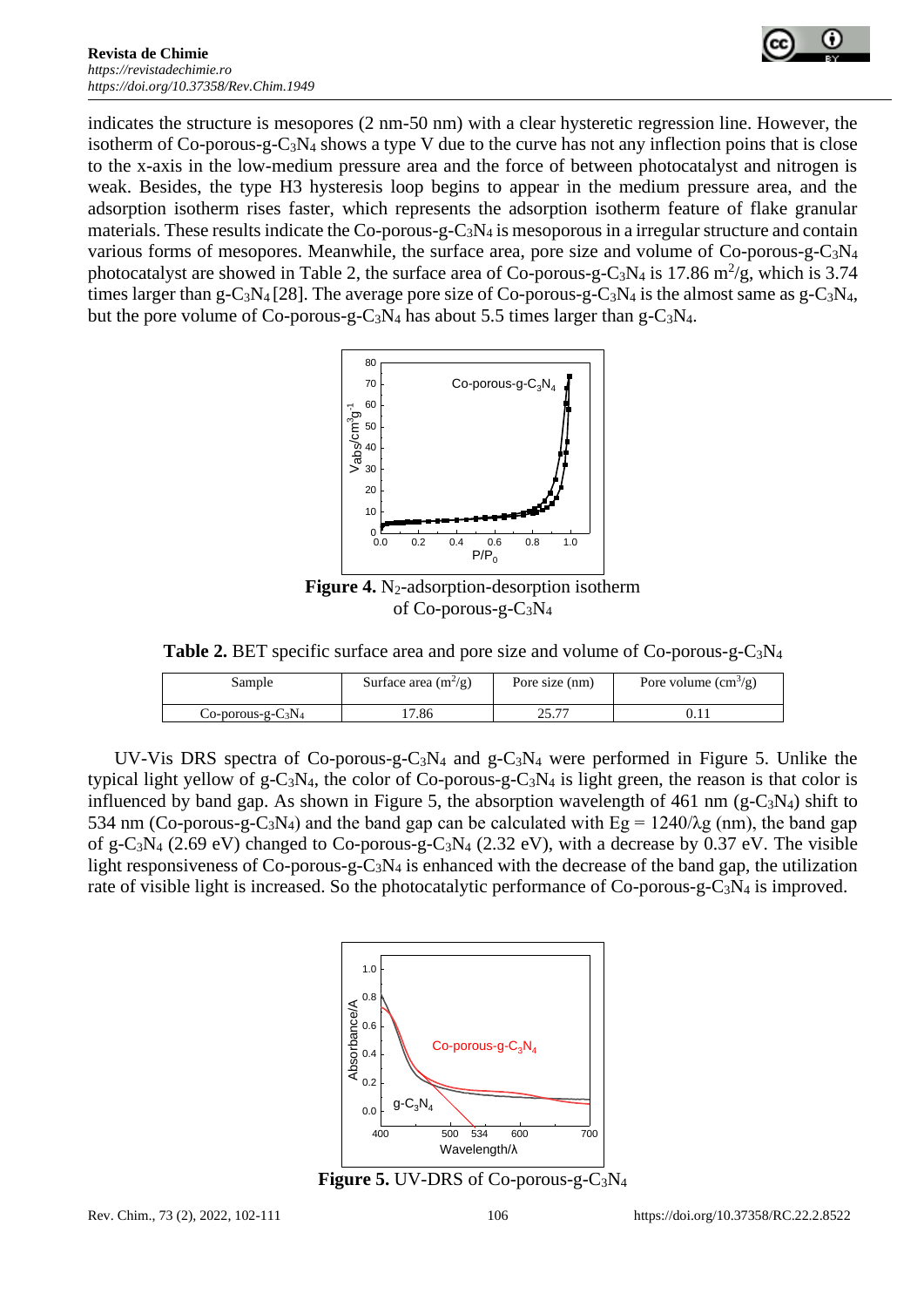

#### **3.2. Photocatalytic degradation activity of Co-porous-g-C3N<sup>4</sup> towards MB**

For the sake of exploring the photocatalytic ability of Co-porous-g-C3N4, the degradation effect would be texted with MB model under a certain conditions and the consequences were showed in Figure 6. As depicted in Figure 6a, the doping amount of Co element was experimented, which the doping dosage was 0, 0.3, 0.6, 0.9, 1.2, 1.5 wt% under the treatment of 1 mL hydrochloric acid.



**Figure 6.** a) Effect of the doping amount of cobalt element-added hydrochloric acid, b) Effect of the doping amount of cobalt element-no added hydrochloric acid  $(MB = 10 \text{ mg/L}, \text{catalyst dose } 0.6 \text{ g/L}), c)$  Effect of the dose of Co-porous-g-C<sub>3</sub>N<sub>4</sub> (MB = 23-43) mg/L), d) Effect of the  $pH$  (MB = 35 mg/L), catalyst dose 1.0 g/L)

To explore the catalytic ability of  $Co\text{-porous-g-C<sub>3</sub>N<sub>4</sub>}$  as a photocatalyst, the photocatalytic degradation of MB by Co-porous-g-C3N<sup>4</sup> was investigated under certain conditions. As depicted in Figure 6a, the doping amount of Co element was experimented. The doping dosage was 0, 0.3, 0.6, 0.9, 1.2, 1.5 wt% under the treatment of 1 mL hydrochloric acid. When the doping dosage was 0.9 wt%, the degradation effect of MB was the best, and the degradation rate reached 72% at 120 min. It's worth noting that the photocatalytic effect would be decreased when the increasing of Co doping amount, and only half of MB could be degraded by that photocatalyst contained 1.2-1.5 wt% Co element. This may be due to the fact that the excessive doping of Co element will lead to the combination of catalyst active centers, which in turn affects the degradation performance of the catalyst. However, the photocatalyst without the treatment of 1 mL hydrochloric acid behaved worse in degrading MB under the same condition. When the doping dosage was 0.9 wt%, the degradation rate only reached 43% at 120 min in Figure 6b. But the degradation performance of the catalyst could also be improved due to the doping of Co.

In addition, the dose of Co-porous-g-C<sub>3</sub>N<sub>4</sub> was explored from 0.6 g/L, 0.8 g/L, 1.0 g/L, to 1.2 g/L, and the results were showed in Figure 6c. In this reaction system, due to the different adsorption abilities of the different dose of Co-porous-g-C3N4, the concentration of MB had been controlled in 11-14 mg/L after 40 min adsorption in dark. And since there was some error in MB concentration (11-14 mg/L) at the end of the dark reaction, the degradation effect was compared by pure photocatalytic rate. The best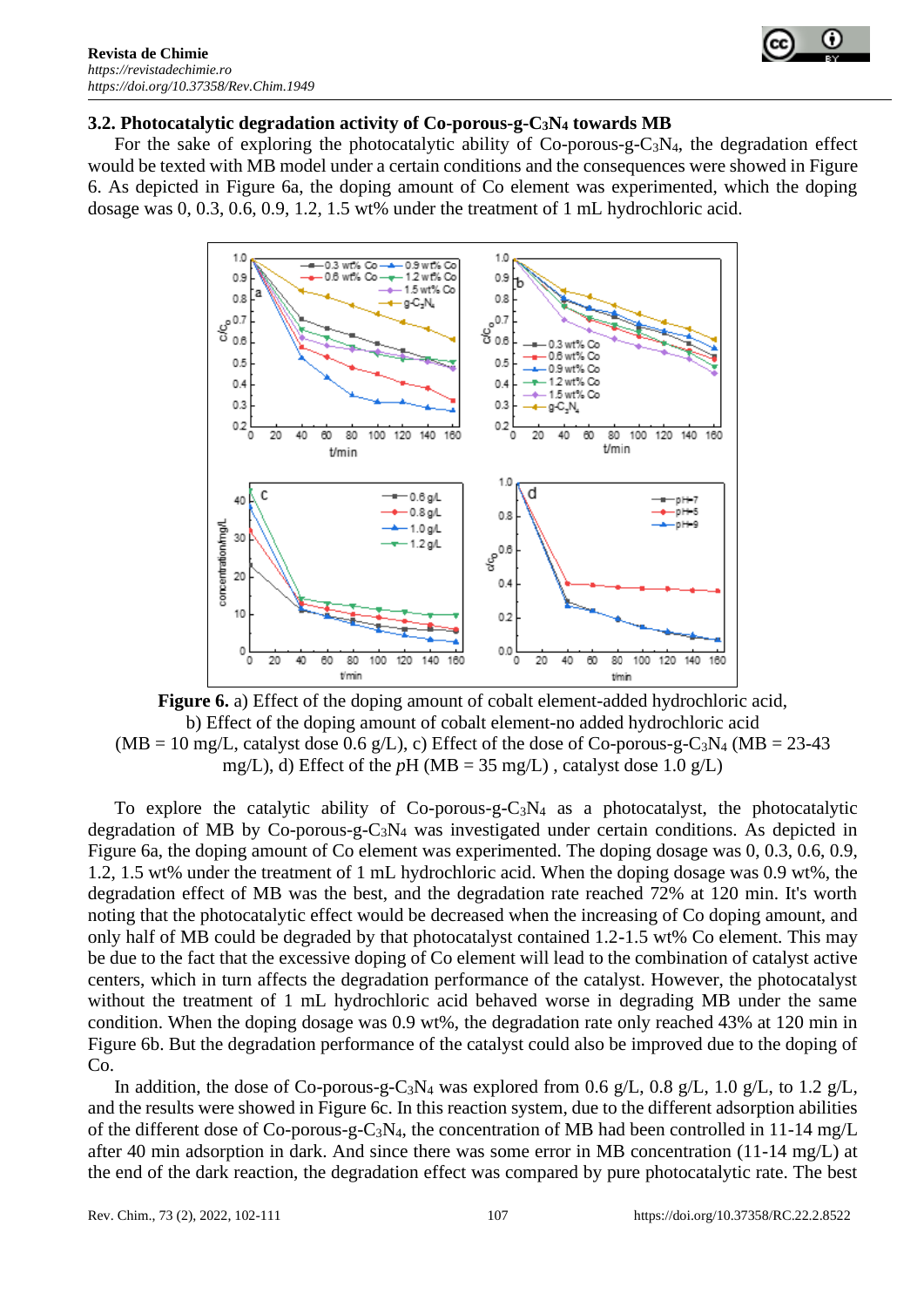

degradation was achieved when the dose of Co-porous-g-C<sub>3</sub>N<sub>4</sub> was 1.0 g/L. The MB concentration decreased from 11.6 mg/L to 2.8 mg/L in 40-160 min, the pure photocatalytic degradation rate was 75.9%. When the doses of Co-porous-g-C3N<sup>4</sup> were 0.6 g/L, 0.8 g/L and 1.2 g/L, the pure photocatalytic degradation rates were 49.1%, 52.3% and 31.3% respectively. Interestingly, when the dose was 1.2 g/L, the degradation effect decreased instead. The reason may be that excessive catalysts will accelerate the photogenerated electron-hole recombine rate and the simulated solar light source will be shaded. Therefore, the optimal dose of Co-porous-g-C<sub>3</sub>N<sub>4</sub> was 1.0 g/L.

As showed in Figure 6d, the photocatalytic process was significantly inhibited which corresponding to a MB degradation rate of 64% when the MB solution was weakly acidic (*p*H=5). It could be attributed to the binding of H<sup>+</sup> in solution with photoelectrons, which inhibited the photocatalytic degradation process. However, the MB was basically completely degraded after 2 h, when the MB solution was neutral or weakly alkaline (*p*H=7, *p*H=9). It was more economical to choose neutral conditions (*p*H=7) as the optimal solution *p*H.



**Figure 7.** a) Effect of the dosage of  $H_2O_2$  (MB=50 mg/L) b) Effect of the concentrations of MB ( $H_2O_2 = 6.2$  mmol/L) c) Degradation experiment of Co-porous-g-C3N<sup>4</sup> on different organic pollutants (the concentration of neutral solution is 20 mg/L) d) Recyclability and stability of Co-porous-g-C<sub>3</sub>N<sub>4</sub> (MB=30 mg/L)

As showed in Figure 7a, the degradation rates of MB were 60% and 18% at 90 min respectively when only Co-porous-g-C<sub>3</sub>N<sub>4</sub> or H<sub>2</sub>O<sub>2</sub> was applied. In contrast, the photocatalytic degradation performance could be enhanced substantially due to the construction of Photo-Fenton-like reaction system when Co-porous-g-C<sub>3</sub>N<sub>4</sub> coexisted with  $H_2O_2$ . The degradation rate of MB could reach 95% when the dose of  $H_2O_2$  (30%) was increased to 6.2 mmol/L. However, when the dose of  $H_2O_2$  was increased to 7.2 mmol/L, the degradation rate of MB did not continue to increase but decreased. The reason may be that excess  $H_2O_2$  can lead to low degradation rate due to the deactivation of active substances by violent collisions.

As shown in Figure 7b, Co-porous-g-C<sub>3</sub>N<sub>4</sub> showed excellent photocatalytic effect when MB were 30 mg/L and 40 mg/L. The degradation rate could still reach 92% at 90 min when MB was increased to 50 mg/L. It can be seen that the high concentration MB could be degraded by  $Co$ -porous-g- $C_3N_4$  well.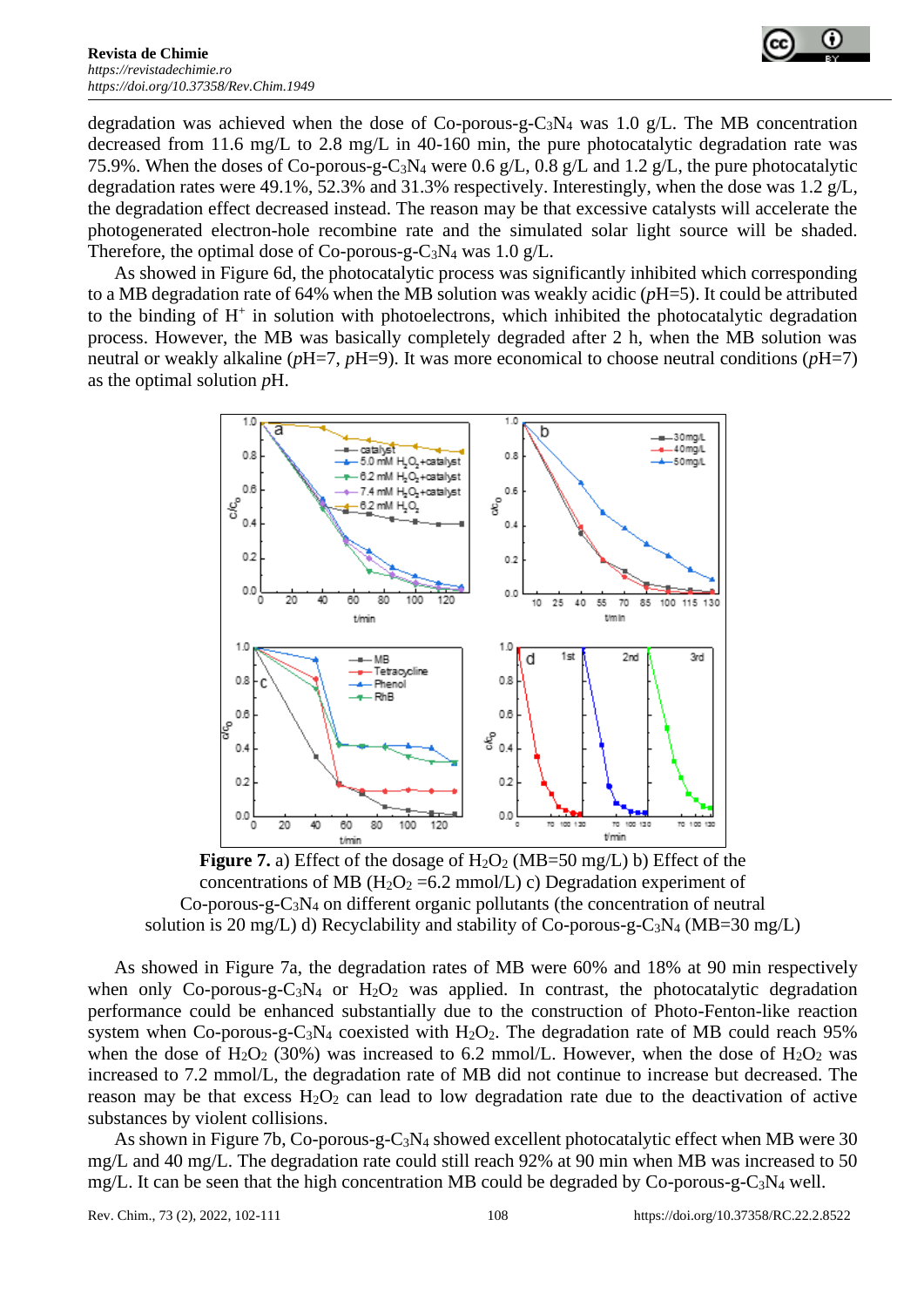



Photocatalytic experiments were carried out with various organic pollutants, such as phenol, tetracycline and RhB (20mg/L). As showed in Figure 7c, different types of organic pollutants all could be degraded. The degradation effect of tetracycline was excellent. Thus, a variety of pollutants could be degraded by this system.

After completion of the single experiment, the catalyst was cleaned by physical methods such as simple ultrasonic treatment and rinsing. As showed in Figure 7d, the degradation rates of the three cycles were 99%, 98% and 95% respectively, indicating the wonderful stability of Co-porous-g-C3N4.



**Figure 8.** a) Free radical group of Co-porous-g-C3N<sup>4</sup> (MB=40 mg/L) b) The schematic diagram of the process

To explore the types of active species that play a major role in this system, radical quenching experiments were conducted. TBA, BQ and EDTA-2Na were used for quenching  $\cdot$ OH,  $\cdot$ O<sub>2</sub>- and h<sup>+</sup>, respectively. As shown in Figure 8a, the main degradation effect was attributed to  $O<sub>2</sub>$ - while the secondary degradation effect was attributed to  $h^+$  and  $\cdot$ OH. The mechanism of the degradation of organic pollutants by Co-porous-g-C3N<sup>4</sup> was shown in Figure 8b.

Firstly, the holes with oxidation properties  $(h<sup>+</sup>)$  could be formed by the photoelectron transitions. In addition, the reaction of  $O_2$  with  $Co^{2+}$  or  $H_2O_2$  with  $Co^+$  were both ways to generate  $O_2$  (Eq. 3-1, Eq. 3-2 and Eq. 3-3). Finally, the circulation would be completed when High-valent cobalt turned to low-valent cobalt by absorbing photoelectrons (Eq. 3-4 and Eq. 3-5). The recombination rate of photogenerated electron-hole could be slowed down greatly in this system.

$$
O_2 + Co^{2+} \to Co^{3+} + O_2^-
$$
 (3-1)

$$
2H_2O_2 + Co^+ \to Co^{2+} + O_2^- + 2H_2O \tag{3-2}
$$

$$
O_2 + e^- \rightarrow O_2^- \tag{3-3}
$$

$$
Co^{3+} + e^- \rightarrow Co^{2+}
$$
 (3-4)

$$
Co^{3+} + e^- \rightarrow Co^+ \tag{3-5}
$$

#### **4. Conclusions**

Highly active porous photocatalyst Co-porous-g-C<sub>3</sub>N<sub>4</sub> was synthesized by calcination using cobalt chloride as source of Co and concentrated hydrochloric acid-treated melamine as precursor. Photo-Fenton-like reaction system was successfully constructed, and MB was almost completely degraded within 90 min with a degradation rate of 98.3%. Moreover, the catalytic degradation of various organic pollutants was also achieved. Through three recycling experiments, the good recyclability and stability of Co-porous-g-C<sub>3</sub>N<sub>4</sub> were verified. And the main degradation effect was attributed to  $\cdot$ O<sub>2</sub>-. In this study, the synergistic effect of Fenton-like system and photocatalysis was realized, which had a good application in degrading organic wastewater.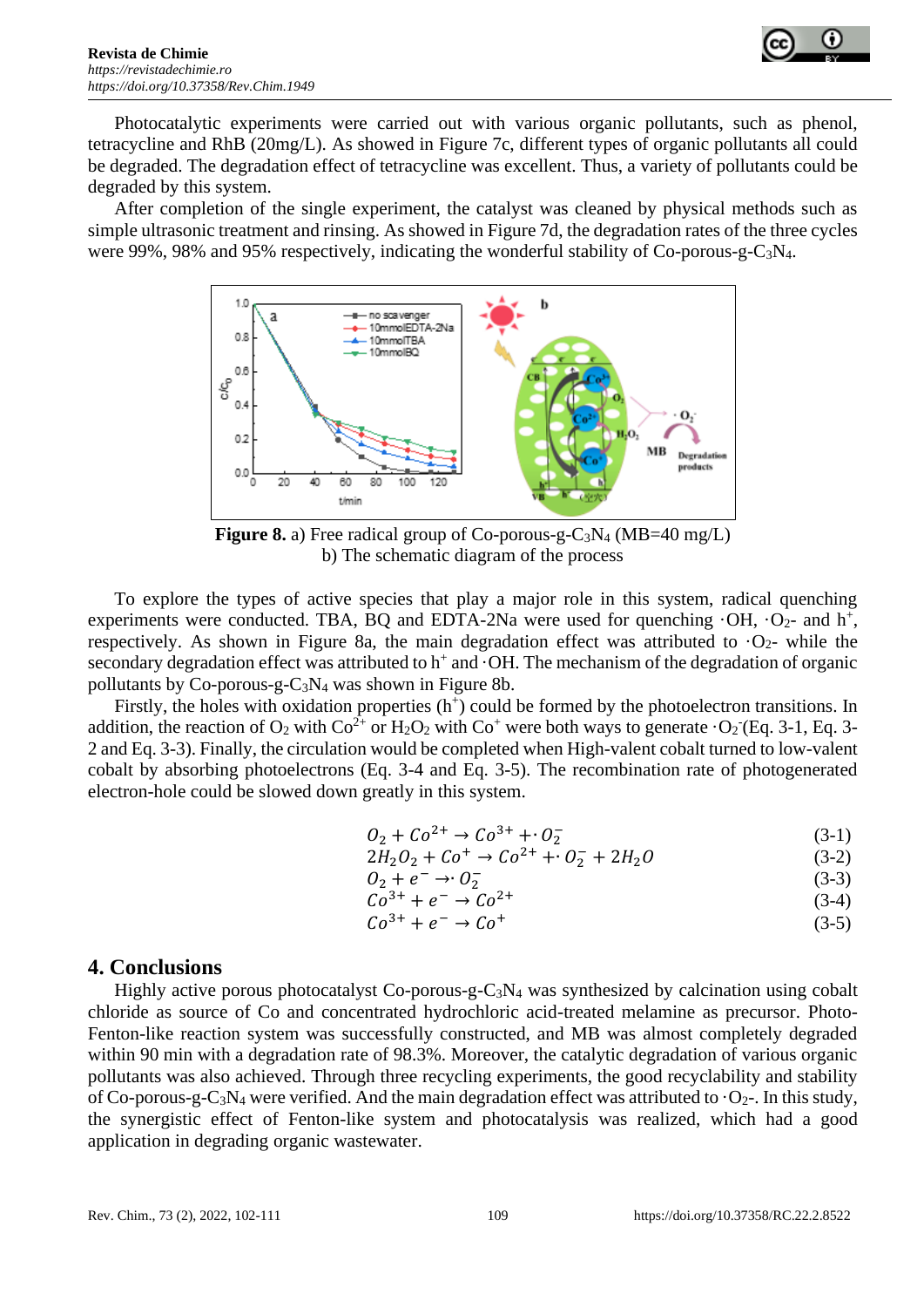

# **Reference**

1.LIJUAN JIANG, YAJUN WANG, CHANGGEN FENG, 2012, Application of Photocatalytic Technology in Environmental Safety. Procedia Engineering 45: 993-997.

2.ABDURRAHMAN AKYOL, MAHMUT BAYRAMOGLU, 2007, The degradation of an azo dye in a batch slurry photocatalytic reactor. Chemical Engineering & Processing: Process Intensification 47: 2150-2156.

3.V. GOETZ, J.P., CAMBON, D., SACCO, G. PLANTARDET, 2008, Modeling aqueous heterogeneous photocatalytic degradation of organic pollutants with immobilized TiO2. Chemical Engineering & Processing: Process Intensification 48: 532-537.

4.LÍVIA N. RIBEIRO, ALINE C.S. FONSECA, EMERSON F.M. DA SILVA, EVELLE D.C. OLIVEIRA, ANDRÉ T.S. RIBEIRO, LAISSE C.A. MARANHÃO, JOSE G.A. PACHECO, GIOVANNA MACHADO, LUCIANO C. ALMEIDA, 2020, Residue-based TiO<sup>2</sup> /PET photocatalytic films for the degradation of textile dyes: A step in the development of green monolith reactors. Chemical Engineering and Processing - Process Intensification 147: 107792.

5.S SHUAISHUAI NI, YANJIE SU, ZHE AI, JING HU, ZHI YANG, ERIC SIU-WAI KONG, YAFEI ZHANG, 2016, Bandgap tuning and photocatalytic activities of CuSe1-xSx nanoflakes. Ceramics International 42: 211-219.

6.JUN ZHANG, PENGHUI TIAN, TAO TANG; GUOZHOU HUANG, JINGHUI ZENG, BO CUI, ZHENJIANG SHEN, HONGBO WANG, ZHE KONG, JUNHUA XI, ZHENGUO JI, (2020), Excellent photoelectrochemical hydrogen evolution performance of FeSe<sub>2</sub> nanorod/ZnSe 0D/1D heterostructure as efficiency carriers migrate channel. International Journal of Hydrogen Energy 45: 8526-8539.

7.HAIYAN LI, PUHUI DENG, YU HOU, 2018, Cobalt disulfide/graphitic carbon nitride as an efficient photocatalyst for hydrogen evolution reaction under visible light irradiation. Materials Letters 229: 217- 220.

8.MARUTHATHURAI KASINATHAN, SIRVAKUMAR THIRIPURANTHAGAN, AISHWARYA SIVAKUMAR, 2020, A facile fabrication of Br-modified g-C3N4/rGO composite catalyst for enhanced visible photocatalytic activity towards the degradation of harmful dyes. Materials Research Bulletin 130: 110870.

9.GU ZHANYONG, ZHANG BIAO; ASAKURA YUSUKE, TSUKUDA SATOSHI, KATO HIDEKI, KAKIHANA MASATO, YIN SHU, 2020, Alkali-assisted hydrothermal preparation of g-C3N4/rGO nanocomposites with highly enhanced photocatalytic NOx removal activity. Applied Surface Science 521: 146213.

10.JIANQING MA, NANZHENGFANG JIA, CHENSI SHEN, WEIPING LIU, YUEZHONG WEN, 2019, Stable cuprous active sites in Cu<sup>+</sup>-graphitic carbon nitride: Structure analysis and performance in Fenton-like reactions. Journal of Hazardous Materials 378: 120782.

11.G. MAMBA, A.K. MISHRA, 2016, Graphitic carbon nitride (g-C3N4) nanocomposites: A new and exciting generation of visible light driven photocatalysts for environmental pollution remediation. Applied Catalysis B: Environmental 198: 347-377.

12.YALIN YU, SHANGDI WU, JIAYU GU, RUI LIU, ZHE WANG, HUAN CHEN, FANG JIANG, 2020, Visible-light photocatalytic degradation of bisphenol A using cobalt-to-oxygen doped graphitic carbon nitride with nitrogen vacancies via metal-to-ligand charge transfer. Journal of Hazardous Materials 384: 121247.

13.YUNXIAO ZHANG, WEI-DE ZHANG, 2019, Ternary catalysts based on amino-functionalized carbon quantum dots, graphitic carbon nitride nanosheets and cobalt complex for efficient  $H_2$  evolution under visible light irradiation. Carbon 145: 488-500.

14.NGUYEN DUC TRUNG, NGUYEN CHINH CHIEN, DO Trong on, 2020, Rational one-step synthesis of cobalt clusters embedded-graphitic carbon nitrides for the efficient photocatalytic CO2 reduction under ambient conditions. Journal of Catalysis 392: 88-96.